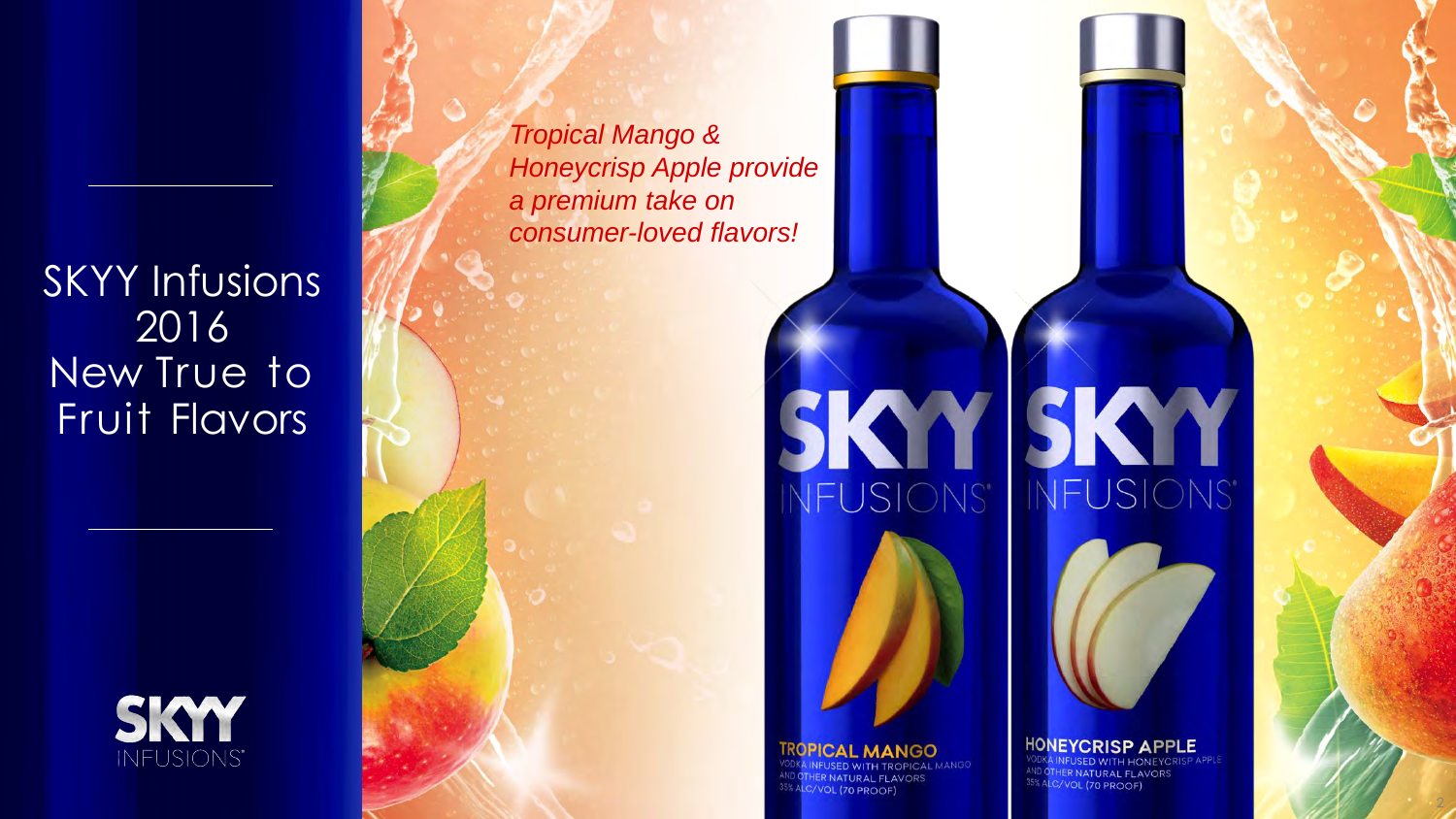### Introducing…

SKYY Infusions **Tropical** Mango





### Why Tropical Mango?

Volume **Potential** 

Unmet **Consumer Need** 

• Mango is on fire, up **+101% in the latest 4 weeks in volume in Nielsen** and accelerating year over year!

• Growing influence of global cuisine driving consumer interest in different fruit, with MANGO BEING THE #1 SOLD FRUIT IN THE **WORLD** 

• Millennials are looking for sophisticated flavors

White Space within SKYY Infusions Portfolio

- SKYY Infusions can expand its footprint in Tropical flavors with Tropical Mango
- Tropical Mango is the perfect complement to our Pineapple, which will be featured together during our Summer programming

*Source: Nielsen FDL Plus+Mass+Club+Conv+Dol+Exch 4 Weeks ending 11/07/15, Technomic 2015*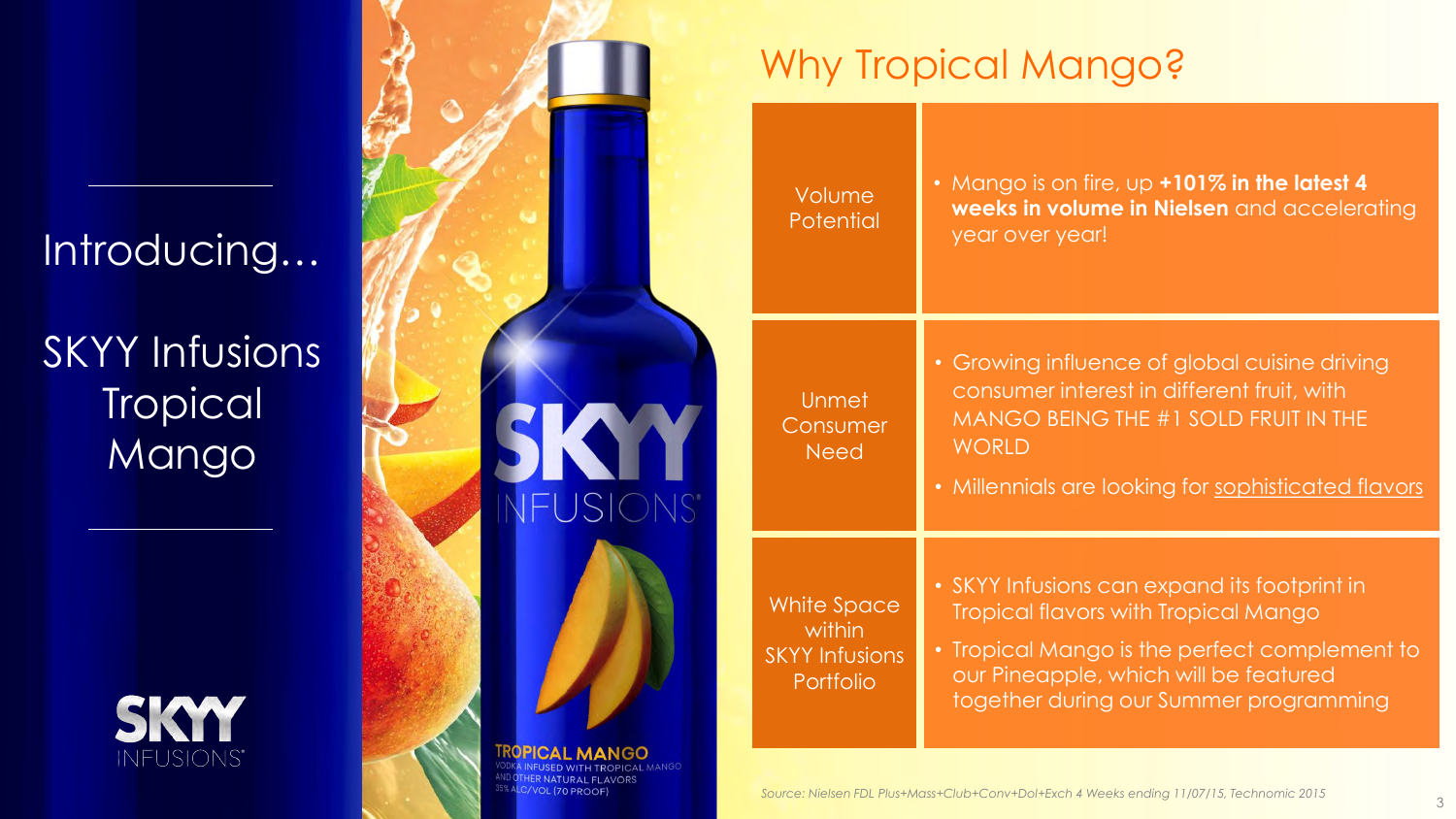#### Introducing…

SKYY Infusions Honeycrisp **Apple** 





C/VOL (70 PROOF

### Why Honeycrisp Apple?

Volume **Potential** 

Unmet

Need

• Apple is growing within flavored vodka, **+12% in the last year – and looks to be the HOT flavor or 2016 with other new vodka brand launches.**

• Increased consumer interest in alcoholic ciders in recent years (+71% in 2014!!)

• **Currently, no vodka brand delivering the crisp, fresh apple taste consumers are looking for**

White Space within SKYY Infusions Portfolio

- SKYY Infusions can further differentiate from competition by **delivering the first delicious, true-to-fruit Honeycrisp apple-flavored vodka**
- Honeycrisp Apple will partner with Blood Orange for OND focus

*Source: Nielsen FDL Plus+Mass+Club+Conv+Dol+Exch 52 Weeks ending 11/07/15, Technomic 2015*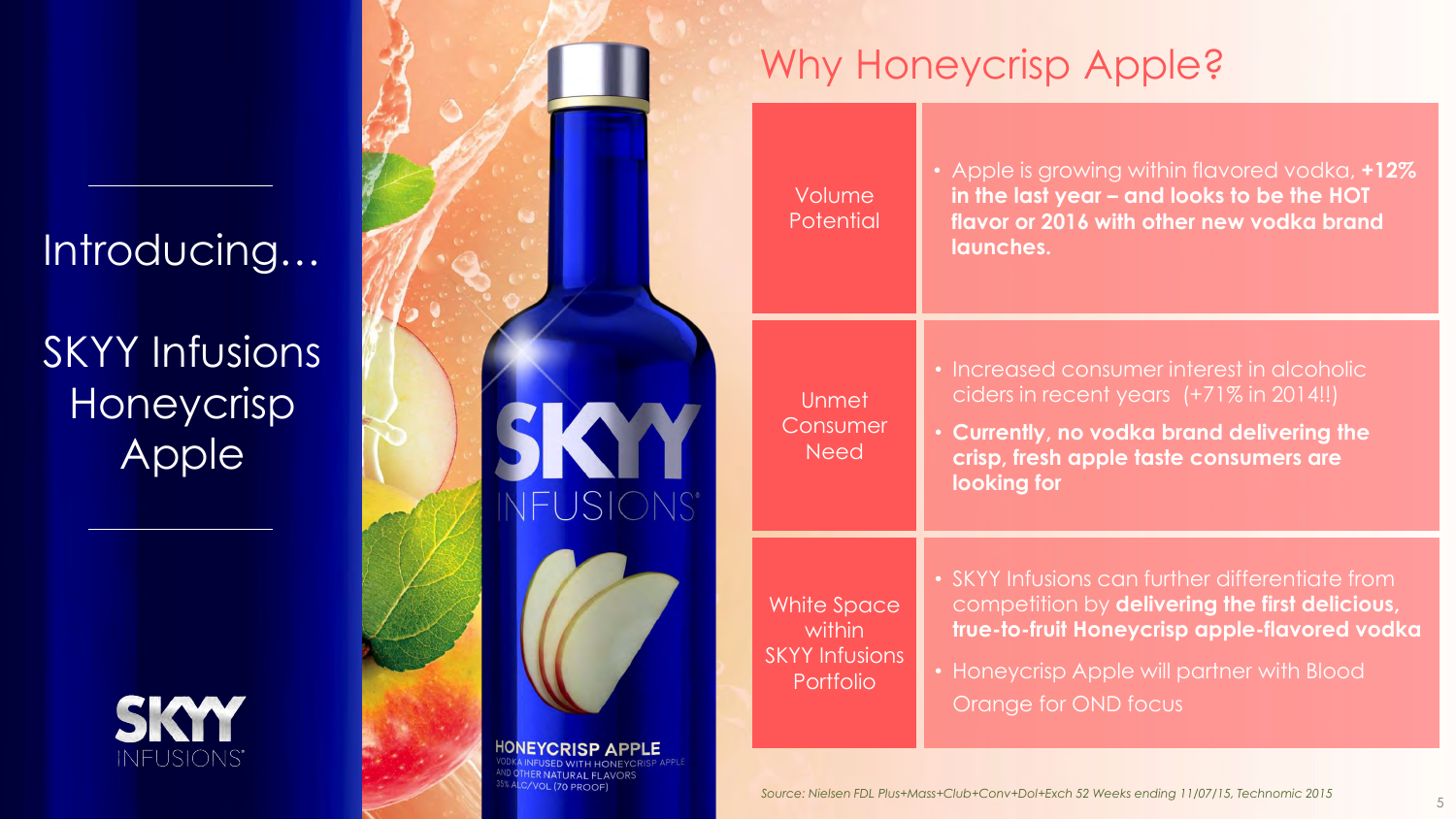# **Tasting Notes**

**Tropical** Mango

**SKYY** 

| <b>Tasting Notes</b> | <b>Tropical Mango</b>            |
|----------------------|----------------------------------|
| Aroma                | Sweet, Ripe Mango, Citrus, Green |
| Taste: Beginning     | Honey, Mango, Tropical, Sweet    |
| Taste: Middle        | Fresh/Sweet Mango                |
| Taste: End           | Ripe Mango, some Spice Notes     |
| Finish               | Smooth, Long mango finish        |

#### **Mango Zinger**

1 Part SKYY Infusions® Tropical Mango

2 Parts Limeade



### **TROPICAL MANGO<br>VODKA INFUSED WITH TROPICAL MANGO<br>AND OTHER NATURAL FLAVORS**

INFUSIONS'

35% ALC/VOL (70 PROOF)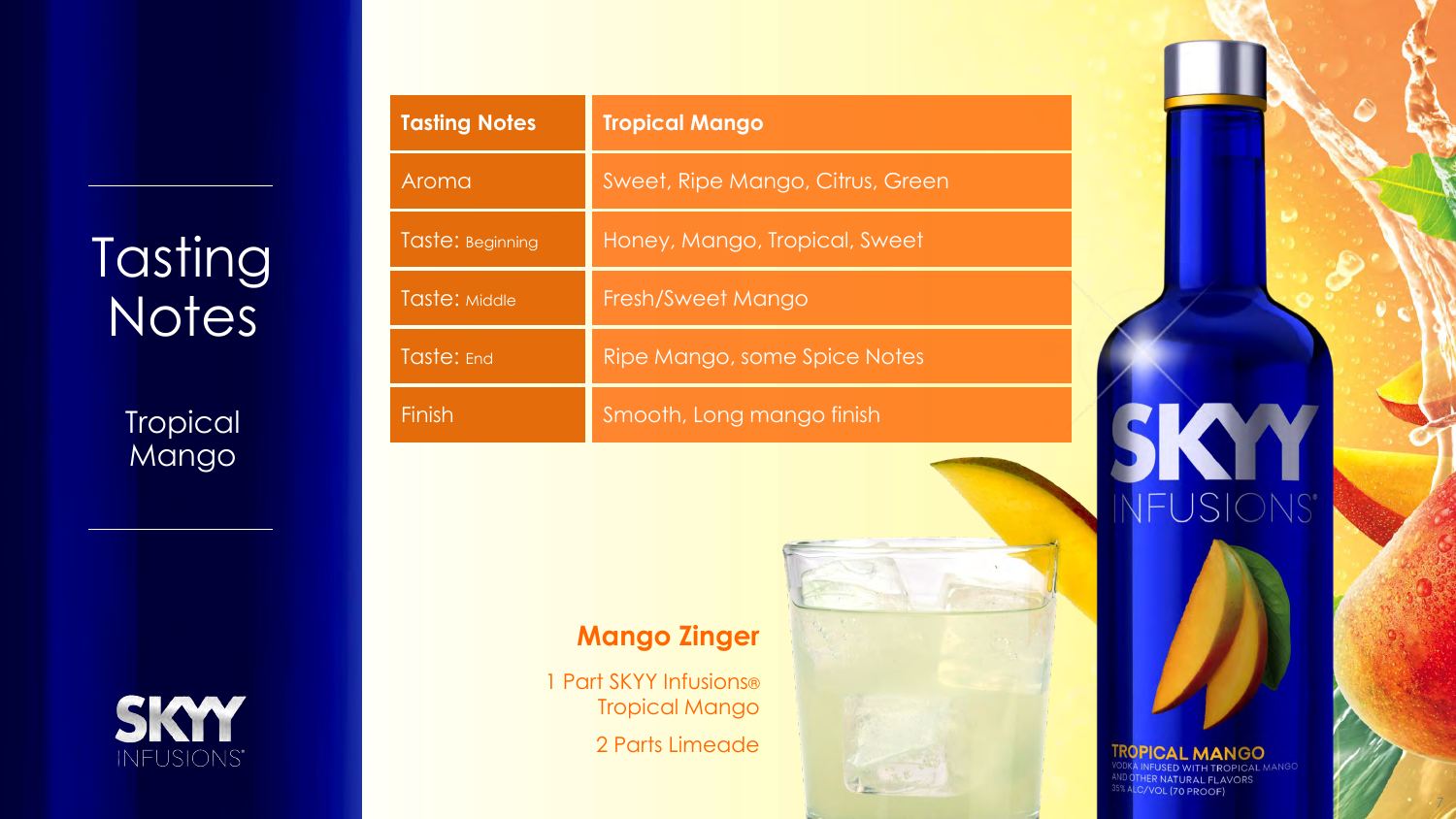# **Tasting Notes**

**Honeycrisp** Apple



| <b>Tasting Notes</b> | <b>Honeycrisp Apple</b>                                           |
|----------------------|-------------------------------------------------------------------|
| Aroma                | <b>Floral, Delicious Juicy Apple</b>                              |
| Taste: Beginning     | Tart, Sweet, Fresh Apple                                          |
| Taste: Middle        | Green, Tart Apple with Some<br>Cinnamon/Sugar Notes               |
| Taste: End           | <b>Sweet and Sour Apple Bite</b>                                  |
| Finish               | Nice Lingering Real Apple Taste with<br><b>Residual Sweetness</b> |

#### **Ginger Crisp**

1 part SKYY Infusions® Honeycrisp Apple

2 parts Ginger Beer



# HONEYCRISP APPLE<br>VODKA INFUSED WITH HONEYCRISP A<br><sup>AND OTHER NATURAL FLAVORS</sup><br><sup>35% ALC/VOL (70 PROOF)</sup>

8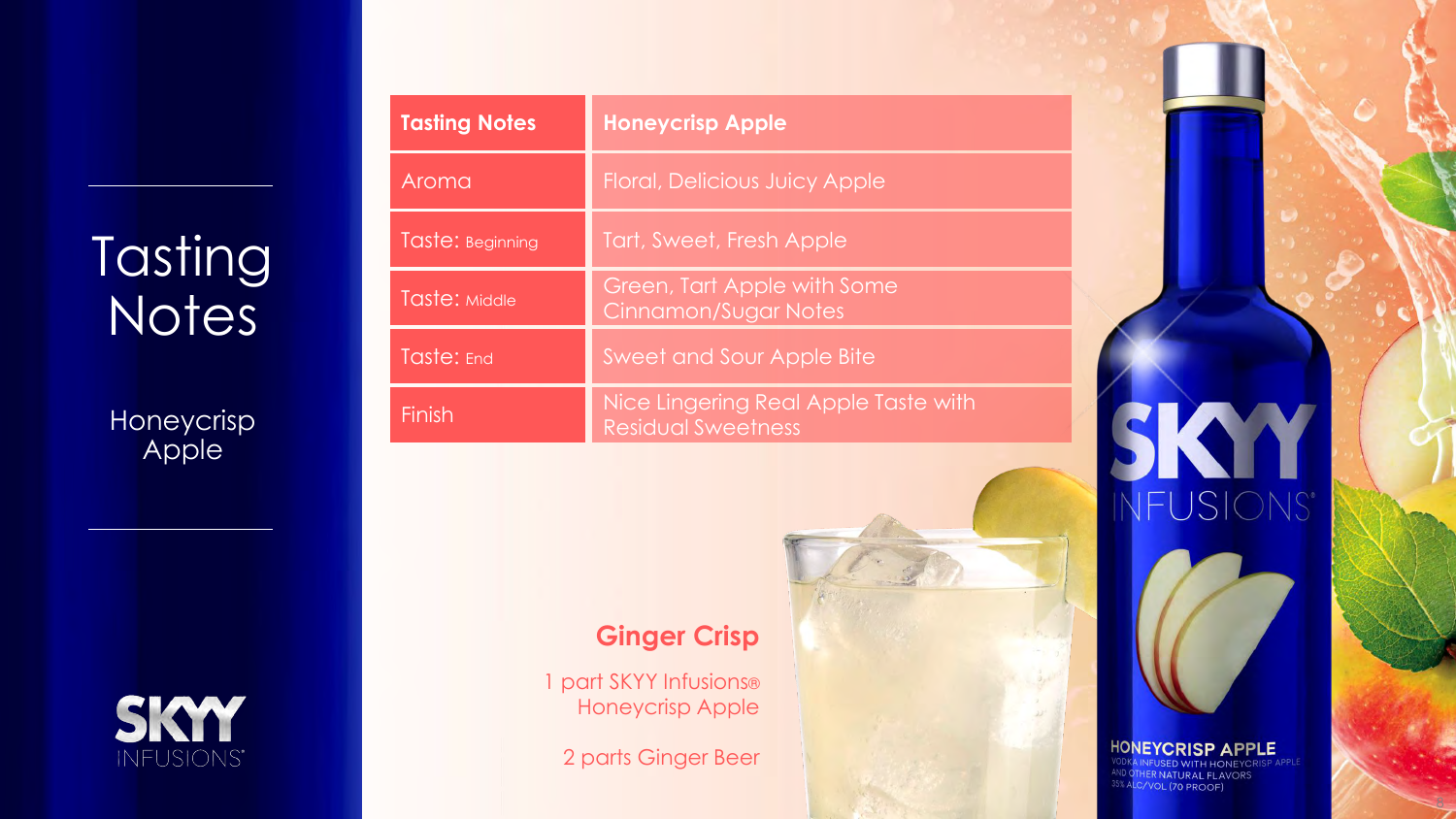### Tropical Mango

Suggested Mixers & **Cocktails** 

NEUSIONS

#### **BEST SINGULAR FLAVORS TO PAIR WITH MANGO:**

- LIME\*\*\* e.g., Mango Daiquiri
- Chilies
- **Cilantro**
- Coconut (with coconut water/in a Pina Colada)
- Ginger (in a Mule)
- Mint (in a Mojito)
- Papaya
- Salsa
- Sorbet

#### **WINNING FLAVOR COMBINATIONS:**

- **Mango + chilies + lime**
- Mango + banana + honey + lime juice + orange juice

9

FUSIONS<sup>®</sup>

**MANGO** 

C/VOL (70 PROOF)

- Mango + blackberries + lime
- Mango + brown sugar + cinnamon + orange
- Mango + kiwi + papaya + pineapple
- Mango + lime + raspberries + vanilla
- Mango + peach + raspberries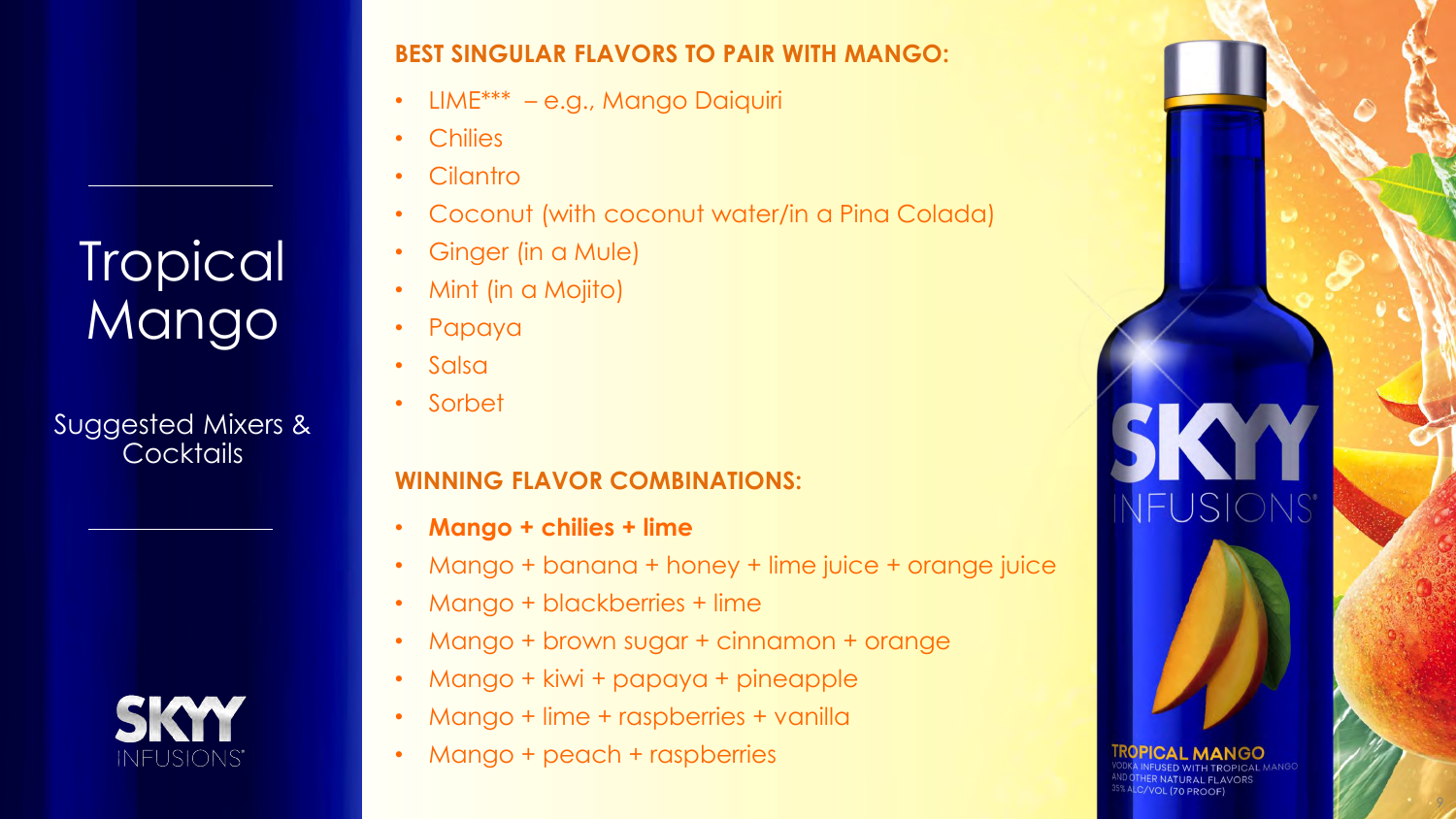# **Tropical** Mango

Suggested Mixers & Cocktails



| <b>Cocktail Name</b>                 | <b>What You'll Need</b>                                                                                                                                                                      | <b>How to Make</b>                                                                                                                                           |
|--------------------------------------|----------------------------------------------------------------------------------------------------------------------------------------------------------------------------------------------|--------------------------------------------------------------------------------------------------------------------------------------------------------------|
| <b>Tropical Treat</b><br>(Fix style) | 2 oz. SKYY Infusions Tropical<br>$\bullet$<br>Mango<br>1 oz. lime juice<br>$\bullet$<br>.75 oz. simple syrup<br>$\bullet$<br>1.5 pineapple chunks<br>$\bullet$<br>muddled in bottom of glass | Shake with muddled<br>$\bullet$<br>pineapple<br>Serve in Tumbler over<br>$\bullet$<br>crushed ice<br>Garnish with mango sliver<br>$\bullet$                  |
| <b>Collins Style</b>                 | 2 oz. SKYY Infusions Tropical<br>$\bullet$<br>Mango<br>.75 oz. lemon juice<br>$\bullet$<br>.75 oz. simple syrup<br>$\bullet$                                                                 | Absinthe rinse<br>$\bullet$<br>Serve in Collins glass<br>$\bullet$<br>Top with Club Soda<br>$\bullet$<br>Garnish with cherry and<br>$\bullet$<br>lemon wheel |
| Negroni Style                        | 1.5 oz. SKYY Infusions Tropical<br>$\bullet$<br>Mango<br>1 oz. Cinzano Bianco<br>٠<br>1 oz. Suze Gentian Liqueur<br>$\bullet$                                                                | <b>Build in glass/stir</b><br>$\bullet$<br>Serve in Rocks glass<br>$\bullet$<br>Garnish with lemon peel<br>$\bullet$                                         |
| Sour Style                           | 2 oz. SKYY Infusions Tropical<br>$\bullet$<br>Mango<br>.75 oz. lemon juice<br>٠<br>.75 oz. banana liqueur<br>$\bullet$<br>.5 oz pineapple juice<br>$\bullet$                                 | Shake in shaker<br>$\bullet$<br>Serve in a large coupe<br>$\bullet$<br>glass<br>No garnish<br>$\bullet$                                                      |
| Martini Style                        | 2 oz. SKYY Infusions Tropical<br>$\bullet$<br>Mango<br>1 oz. Lilet Blanc/or similar<br>$\bullet$<br>Cinzano product<br>2 dashes of orange bitters<br>$\bullet$                               | Stir<br>$\bullet$<br>Serve in Nick & Nora glass<br>$\bullet$<br>Garnish with lemon peel<br>$\bullet$                                                         |
| <b>Buck Style</b>                    | 2 oz. SKYY Infusions Tropical<br>$\bullet$<br>Mango<br>.75 oz. ginger syrup<br>$\bullet$<br>.5 oz. lime juice<br>$\bullet$                                                                   | Shake<br>$\bullet$<br>Serve in Collins glass<br>$\bullet$<br>Top with club soda<br>$\bullet$<br>Garnish with raw ginger<br>$\bullet$<br>root                 |
| Mango Zinger<br>(Spicy Style)        | 2 oz. SKYY Infusions Tropical<br>$\bullet$<br>Mango<br>.75 oz. honey syrup<br>$\bullet$<br>.5 oz. lemon juice<br>$\bullet$<br>1 dash hot sauce<br>$\bullet$                                  | Shake<br>$\bullet$<br>Serve in Rocks glass<br>$\bullet$<br>Garnish rim with cayenne<br>$\bullet$<br>powder dust                                              |

# K NFUSIONS'

**TROPICAL MANGO** VODKA INFUSED WITH TROPICAL MANGO AND OTHER NATURAL FLAVORS 35% ALC/VOL (70 PROOF)

10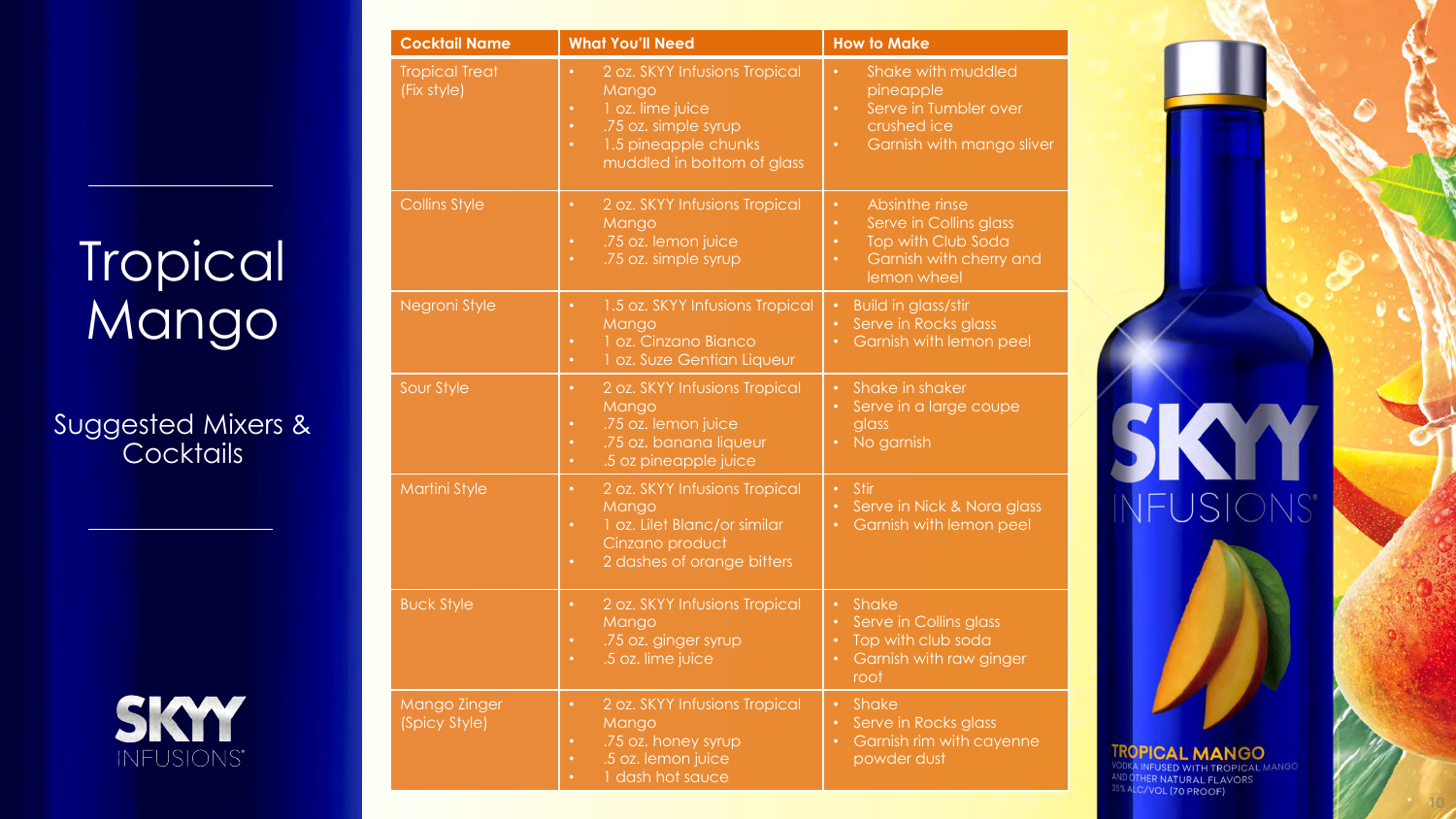### Honeycrisp Apple

Suggested Mixers & **Cocktails** 

SKY

#### **BEST SINGULAR FLAVORS TO PAIR WITH APPLE:**

- Cinnamon\*\*\*
- Calvados
- Cheese
- Cranberries (cranberry juice)
- Ginger (ginger beer; ginger ale; in a mule)
- Honey (with American Honey)
- Lemon
- Maple Syrup
- Nuts
- Raisins

#### **WINNING FLAVOR COMBINATIONS:**

- **Apples + cloves + cranberries + oranges**
- Apples + caramel + nuts
- Apples + cinnamon + honey
- Apples + cinnamon + maple syrup
- Apples + almonds + cinnamon + rosemary
- Apples + brown sugar + caramel + cinnamon

11

FUSIONS'

C/VOL (70 PROOF)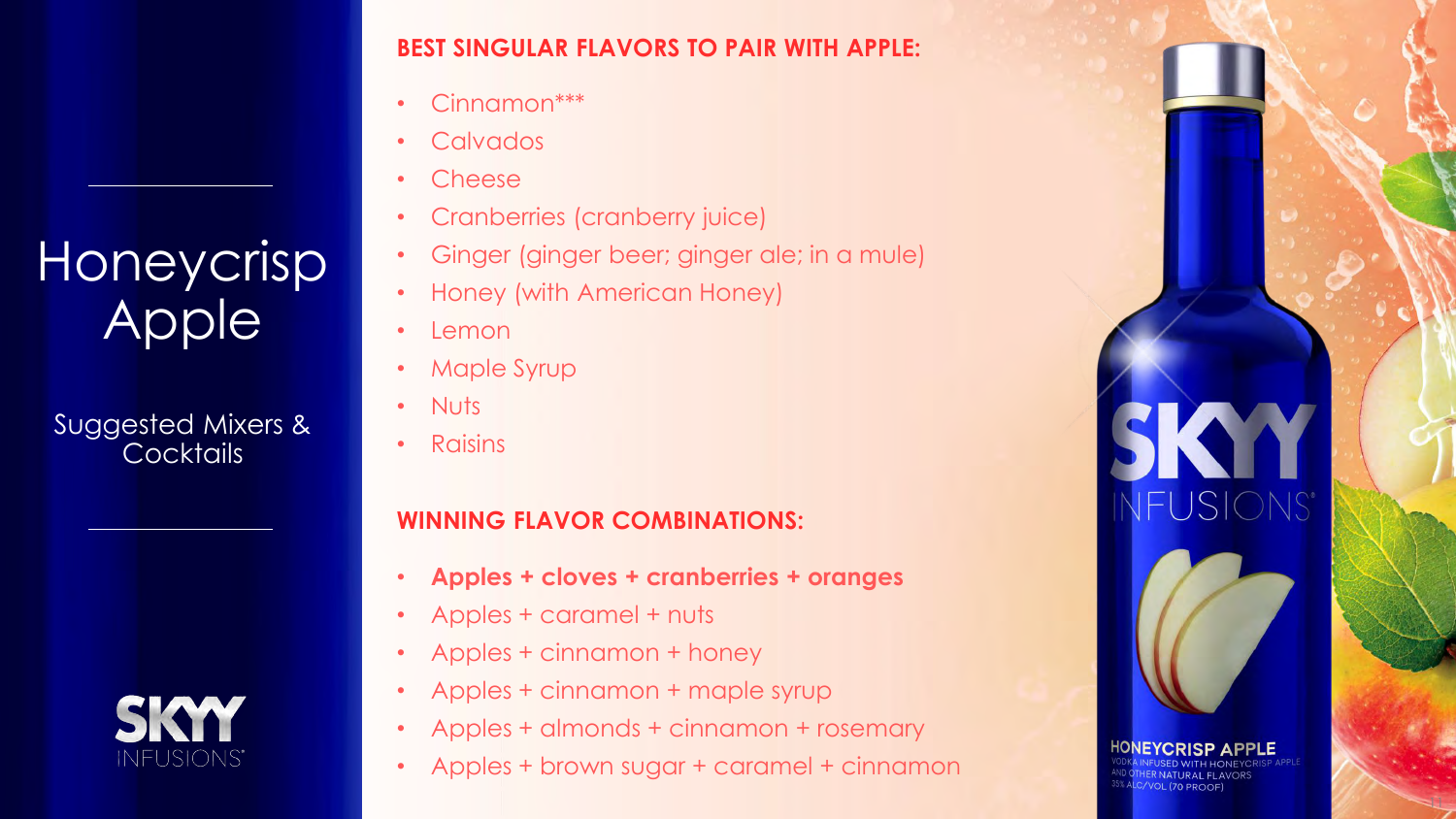## Honeycrisp Apple

Suggested Mixers & Cocktails



| <b>Cocktail Name</b>                  | <b>What You'll Need</b>                                                                                                                                                                                                 | <b>How to Make</b>                                                                                                                                               |
|---------------------------------------|-------------------------------------------------------------------------------------------------------------------------------------------------------------------------------------------------------------------------|------------------------------------------------------------------------------------------------------------------------------------------------------------------|
| The Big Apple<br>(Manhattan<br>style) | 2 oz. SKYY Infusions<br>$\bullet$<br><b>Honeycrisp Apple</b><br>1 oz. Cocchi di Torino<br>$\bullet$<br>1 dash Peychaud's bitters<br>$\bullet$<br>1 dash Angostura bitters<br>$\bullet$                                  | <b>Stir</b><br>$\bullet$<br>Serve in Coupe glass<br>$\bullet$<br>Garnish with<br>$\bullet$<br>mandolined apples<br>with nutmeg dusting                           |
| <b>Collins Style</b>                  | 1.5 oz. SKYY Infusions<br>$\bullet$<br>Honeycrisp Apple<br>.5 oz. Aveze<br>$\bullet$<br>.75 oz. lime juice<br>$\bullet$<br>.75 oz. simple syrup<br>$\bullet$                                                            | Shake<br>$\bullet$<br>Serve in Collins glass<br>$\bullet$<br><b>Garnish with lime</b><br>wheels                                                                  |
| <b>Old Fashioned</b><br><b>Style</b>  | 2 oz. SKYY Infusions<br>$\bullet$<br>Honeycrisp Apple<br>.5 oz. Toasted cinnamon<br>$\bullet$<br>syrup<br>2 dashes Angostura bitters<br>$\bullet$                                                                       | <b>Build in glass/stir</b><br>$\bullet$<br>Serve in Rocks glass<br><b>Garnish with bruised</b><br>cinnamon stick                                                 |
| Sour Style                            | 2 oz. SKYY Infusions<br>$\bullet$<br>Honeycrisp Apple<br>.75 oz. lime juice<br>$\bullet$<br>.75 oz. simple syrup<br>$\bullet$<br>4 tarragon leaves (in shaker)<br>$\bullet$<br>2 drops orange flower water<br>$\bullet$ | Shake in shaker with 4<br>tarragon leaves<br>Serve in Coupe glass<br>No garnish                                                                                  |
| <b>Dessert Style</b>                  | 1.5 oz. SKYY Infusions<br>$\bullet$<br>Honeycrisp Apple<br>1.5 oz. Café Lolita<br>$\bullet$<br>.25 white cacao liquor<br>$\bullet$                                                                                      | Shake with small<br>$\bullet$<br>amount of crushed ice<br>Serve in Coupe glass<br>$\bullet$<br>Pour heavy whipping<br>cream on top as float;<br>grated chocolate |
| <b>Fizz Style</b>                     | 2 oz. SKYY Infusions<br>$\bullet$<br>Honeycrisp Apple<br>.75 oz. lemon juice<br>$\bullet$<br>.75 oz. simple syrup<br>٠<br>1 egg white                                                                                   | <b>Heavy rinse on glass</b><br>with Cinzano 1757<br>Serve in fizz glass<br>Top with club soda                                                                    |

12

FUSIONS'

**NEYCRISP APPLE** NFUSED WITH HONEYCRIS HER NATURAL FLAVORS VOL (70 PROOF)